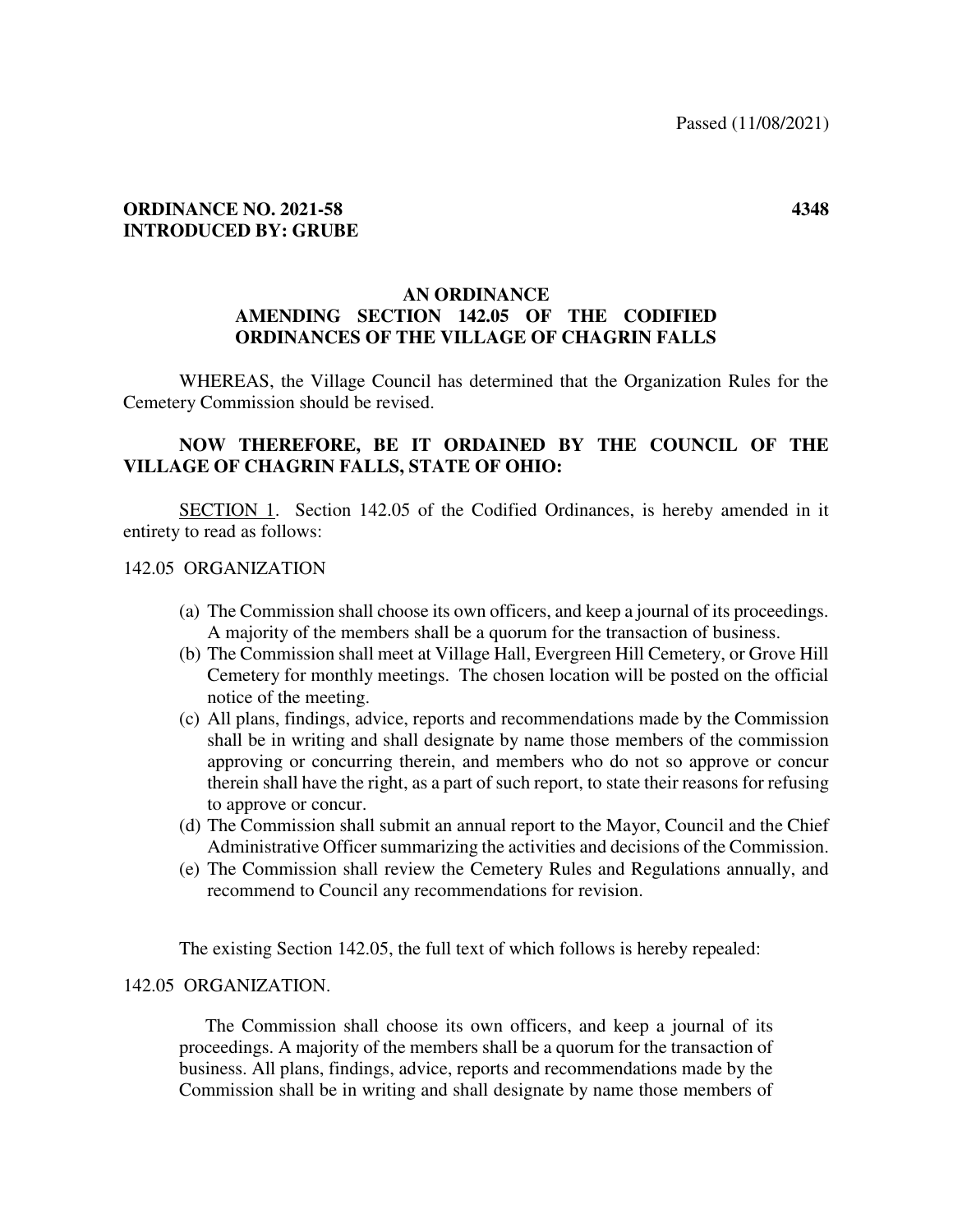### ORDINANCE NO. 2021-58 INTRODUCED BY: GRUBE

the Commission approving or concurring therein, and members who do not so approve or concur therein shall have the right, as a part of such report, to state their reasons for refusing to approve or concur. No later than February 1 of each year, the Commission shall submit an annual report to the Mayor, Council and the Chief Administrative Officer summarizing the activities and decisions of the Commission and any recommendations to revise Cemetery rules and regulations.

As amended, Codified Ordinance Section 142.05 with strikeouts for deletions and underling for additions, reads in its entirety as follows:

142.05 ORGANIZATION.

 (a) The Commission shall choose its own officers, and keep a journal of its proceedings.

A majority of the members shall be a quorum for the transaction of business. (b) The Commission shall meet at Village Hall, Evergreen Hill Cemetery, or Grove Hill Cemetery for monthly meetings. The chosen location will be posted on the

official notice of the meeting.

(c) All plans, findings, advice, reports and recommendations made by the Commission shall be in writing and shall designate by name those members of the Commission approving or concurring therein, and members who do not so approve or concur therein shall have the right, as a part of such report, to state their reasons for refusing to approve or concur.

(d) No later than February 1 of each year, tThe Commission shall submit an annual report

> to the Mayor, Council and the Chief Administrative Officer summarizing the activities and decisions of the Commission.

(e) The Commission shall review the Cemetery Rules and Regulations annually, and recommend to Council any recommendations for revision. and any recommendations to revise Cemetery rules and regulations.

SECTION 2. That actions of this Council concerning and relating to the passage of this legislation were adopted in lawful meetings of this Council and that all deliberations of this Council and of any of its committees that resulted in such formal action were in compliance with all legal requirements, including Chapter 114 of the Codified Ordinances of the Village of Chagrin Falls.

SECTION 3. That in accordance with Section 113.01 of the Codified Ordinances of the Village of Chagrin Falls, public notice of this Ordinance shall be given by posting a copy thereof for not less than fifteen (15) days in the Village Hall.

SECTION 4. That this Ordinance shall take effect and be in force after the earliest period allowed by law.